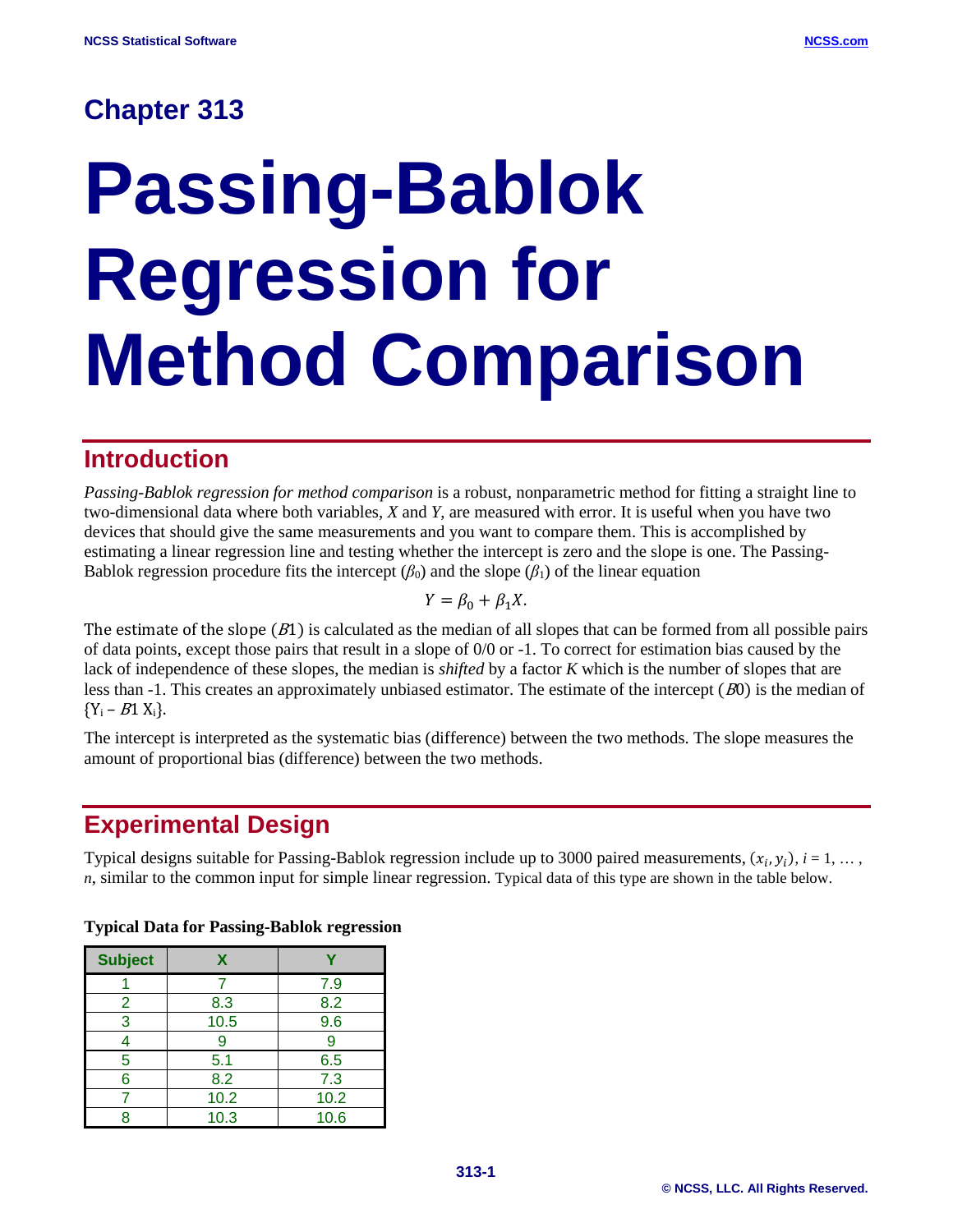## **Technical Details**

The methods and results in this chapter are based on the formulas given in Passing and Bablok (1983, 1984) and Bablok, Passing, Bender, and Schneider (1988).

#### **Assumptions**

Passing-Bablok regression requires the following assumptions:

- 1. The variables *X* and *Y* are highly, positively correlated (for method comparison only).
- 2. The relationship between *X* and *Y* is linear (straight-line).
- 3. No special assumptions are made about the distributions (including the variances) of *X* and *Y*.

#### **Passing-Bablok Estimation**

Define  $X_i$  and  $Y_i$ ,  $i = 1, ..., n$ , as the values for two variables, each sampled with error to give the observed values  $x_i$  and  $y_i$ , respectively. For each of the  $N = \binom{n}{2}$  possible pairs of points, define the slope by

$$
S_{ij} = \frac{y_i - y_j}{x_i - x_j}
$$

If  $x_i = x_i$  and  $y_i = y_i$ , the result is 0/0 which is undefined. Omit these pairs from the calculation of the slope.

If  $x_i = x_j$  and  $y_i > y_j$ , the result is  $\infty$ . Enter a large positive number. Since we are using the median of the *Sij*, the value won't matter.

If  $x_i = x_j$  and  $y_i < y_j$ , the result is  $-\infty$ . Enter a large negative number. Since we are using the median of the *Sij*, the value won't matter.

If *Sij* = -1, omit the pair from the calculation of the slope. This corrects for the bias caused by the lack of independence in the *Sij*.

If *Sij* < -1, use the pair and add one to a counter *K.* This value will be used to shift the median.

The slope *B*1 is the shifted median of *Sij*, where the median is shifted to the right *K* steps.

Using this slope, calculate intercept *B*0 as the median of all *n* of the quantities  $y_i - B1x_i$ .

#### **Confidence Bounds**

Calculate the confidence bounds for  $\beta_1$  as follows. Let  $z_{\alpha/2}$  be the  $1 - \alpha/2$  quantile of the standard normal distribution. Let

$$
C_{\alpha/2} = z_{\alpha/2} \sqrt{\frac{n(n-1)(2n+5)}{18}}
$$

Now calculate

$$
M_1 = \left[\frac{N - C_{\alpha/2}}{2}\right]
$$

Here, [U] rounds U to the nearest integer.

Also calculate

$$
M_2 = N - M_1 + 1
$$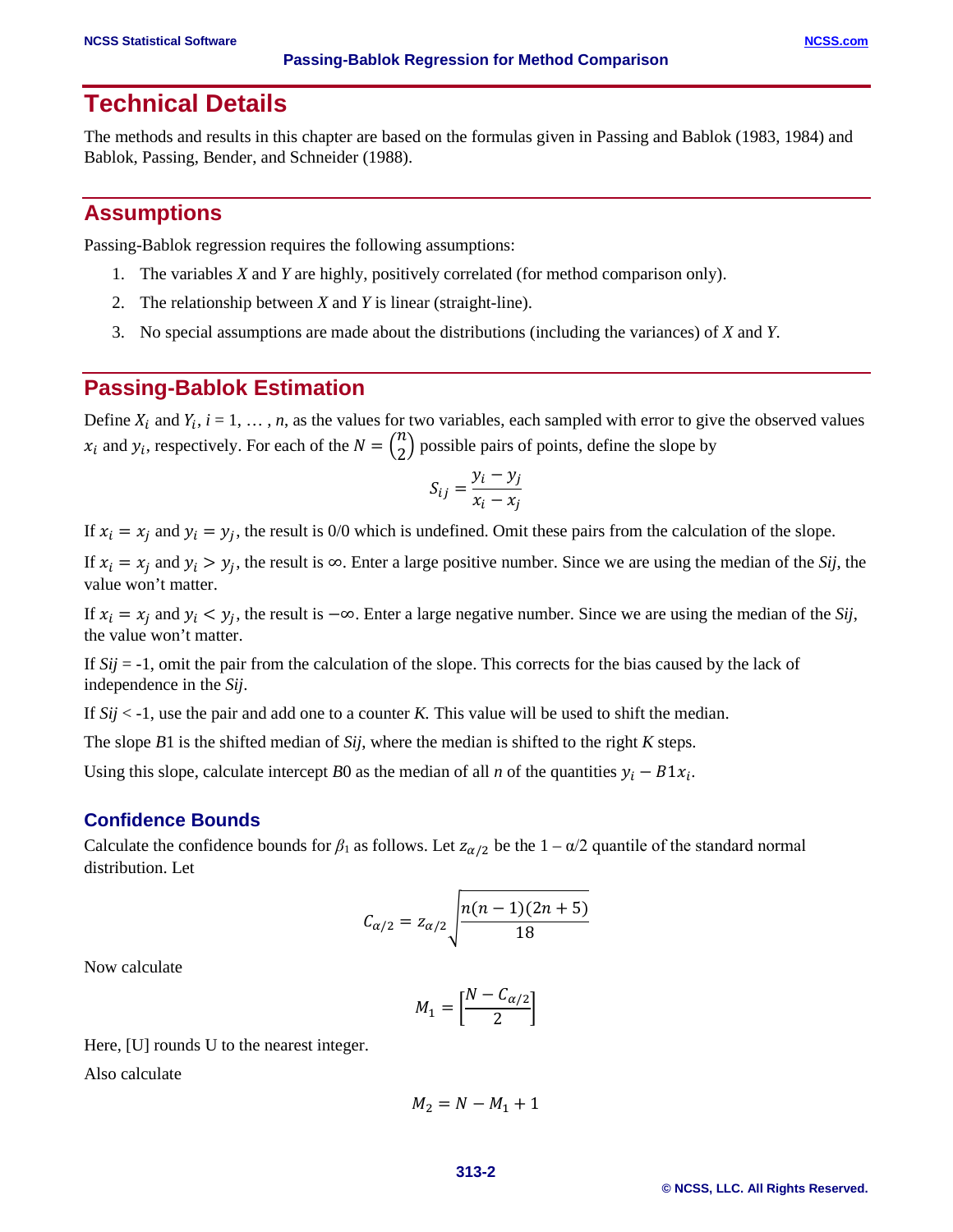#### **NCSS Statistical Software [NCSS.com](http://www.ncss.com/)**

**Passing-Bablok Regression for Method Comparison**

Finally, a confidence interval for  $\beta_1$  is given by

$$
S_{(M_1+K)} \leq \beta_1 \leq S_{(M_2+K)}
$$

Where the *Sij's* are sorted.

Confidence limits for the intercept are calculated as follows. Let  $B1<sub>L</sub>$  and  $B1<sub>U</sub>$  be the lower and upper limits for the slope from the last calculation. Now calculate the limits for the intercept as

$$
B0_L = \text{median}\{y_i - B1_U x_i\}
$$

and

$$
B0_U = \text{median}\{y_i - B1_L x_i\}
$$

#### **Cusum Test of the Linearity Assumption**

An important assumption is that the relationship between X and Y is linear. Passing and Bablok (1983) proposed testing this assumption using a modified cusum test. This test proceeds as follows.

Let  $n_{pos}$  represent the number of observations with  $y_i > B0 + B1 x_i$ . Similarly, let  $n_{neg}$  represent the number of observations with  $y_i < B0 + B1 x_i$ .

**Step 1** Assign score  $r_i$  to each point as follows.

If  $y_i > B0 + B1 x_i$  then  $r_i = \sqrt{n_{neq}/n_{pos}}$ If  $y_i < B0 + B1 x_i$  then  $r_i = -\sqrt{n_{pos}/n_{neg}}$ If  $y_i = B0 + B1 x_i$  then  $r_i = 0$ 

**Step 2** Assign the distance scores  $D_i$  to each observation as follows.

$$
D_i = \frac{y_i + \frac{x_i}{B_1} - B_0}{\sqrt{1 + 1/B_1^2}}
$$

**Step 3** Sort the  $r_i$  in the order of the  $D_i$ . Label these sorted values  $r_{(i)}$ .

**Step 4** Create the *cusum(i)* statistics using the following.

$$
cusum_{(i)} = \sum_{k=1}^{i} r_{(k)}
$$

**Step 5** Find the maximum absolute value of *cusum(i)* across all values of *i*. Call this *MaxCusum*.

**Step 6** The null hypothesis of random arrangement of residuals and therefore a linear relationship between X and Y is tested using the test statistic

$$
H = \frac{MaxCusum}{\sqrt{n_{neg}+1}}
$$

This statistic is compared to the Kolmogorov-Smirnov distribution. Details are given in Passing and Bablok (1983). For example, the critical value for a 5% test is 1.36 and for a 1% test is 1.63. Note that we created an approximating polynomial that allows us to calculate p-values for any value of H.

#### **Kendall's Tau Test of the High Correlation Assumption**

Passing and Bablok (1983) recommended that a preliminary two-sided test be conducted to determine if Kendall's tau correlation between X and Y is significantly different from zero. They also indicate that this correlation must be positive. Kendall's tau correlation is well documented in the *Correlation* procedure.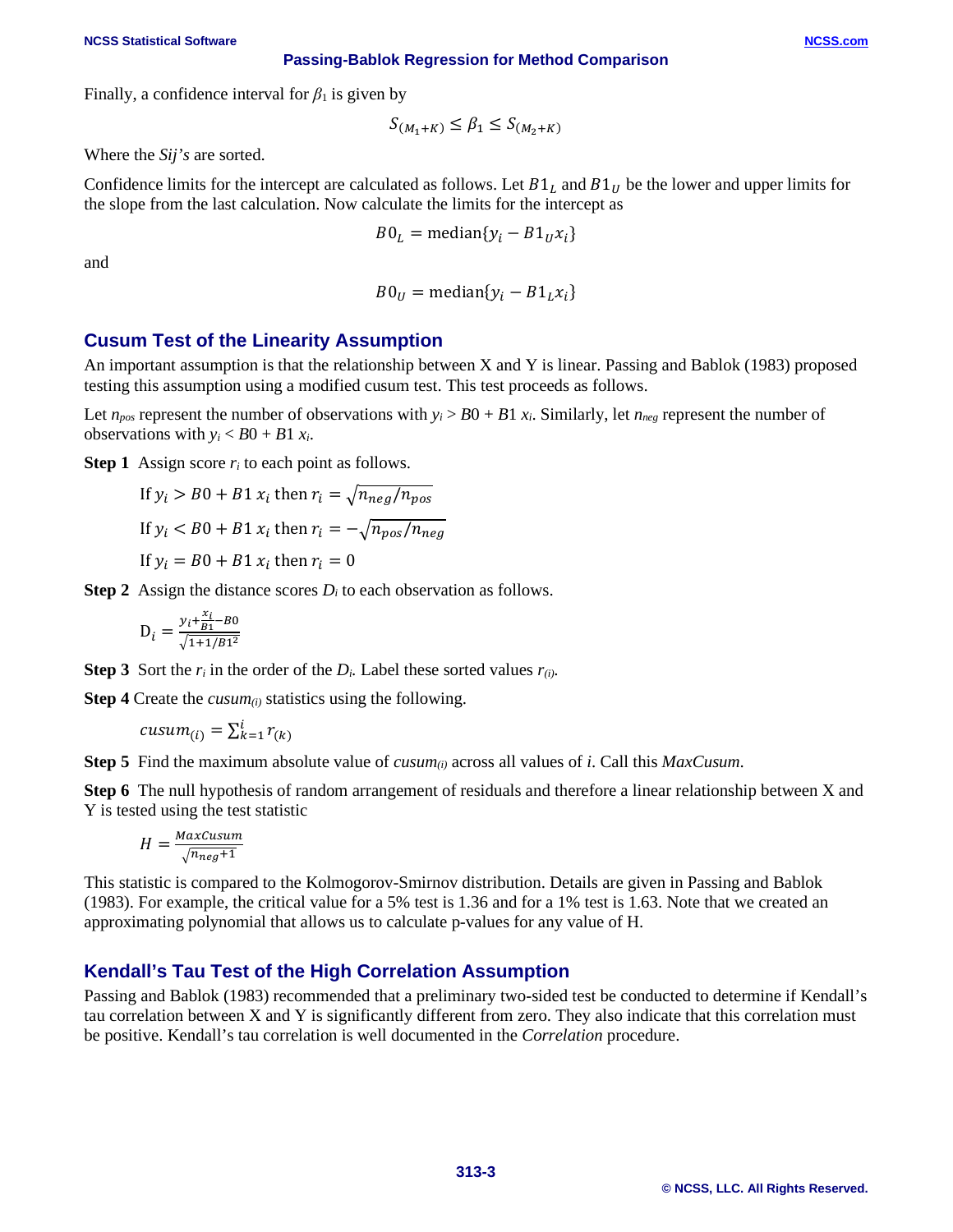# **Example 1 – Passing-Bablok Regression for Method Comparison**

This section presents an example of how to run a Passing-Bablok regression method comparison of the data in the *PassBablok 1* dataset. This dataset contains measurements from two measurement methods on each of 30 items. The goal is to determine if the two measurement systems obtain equivalent measurements.

## **Setup**

To run this example, complete the following steps:

- **1 Open the PassBablok 1 example dataset**
	- From the File menu of the NCSS Data window, select **Open Example Data**.
	- Select **PassBablok 1** and click **OK**.
- **2 Specify the Passing-Bablok Regression for Method Comparison procedure options**
	- Find and open the **Passing-Bablok Regression for Method Comparison** procedure using the menus or the Procedure Navigator.
	- The settings for this example are listed below and are stored in the **Example 1** settings template. To load this template, click **Open Example Template** in the Help Center or File menu.

| <b>Option</b>                                                                 | <b>Value</b> |
|-------------------------------------------------------------------------------|--------------|
| <b>Variables Tab</b>                                                          |              |
| <b>Reports Tab</b>                                                            |              |
| <b>Plots Tab</b><br>Passing-Bablok Regression  Checked<br><b>Scatter Plot</b> |              |
|                                                                               |              |

#### **3 Run the procedure**

• Click the **Run** button to perform the calculations and generate the output.

## **Run Summary**

| <b>Run Summary -</b>                           |                                                            |                                                                             |                                           |
|------------------------------------------------|------------------------------------------------------------|-----------------------------------------------------------------------------|-------------------------------------------|
| <b>Item</b><br><b>Y</b> Variable<br>X Variable | <b>Value</b><br>Method <sub>2</sub><br>Method <sub>1</sub> | <b>Item</b><br><b>Rows Used</b><br><b>B0:</b> Intercept<br><b>B1: Slope</b> | <b>Value</b><br>30<br>$-0.0092$<br>0.9986 |

This report gives a summary of the input and various descriptive measures about the Passing-Bablok regression.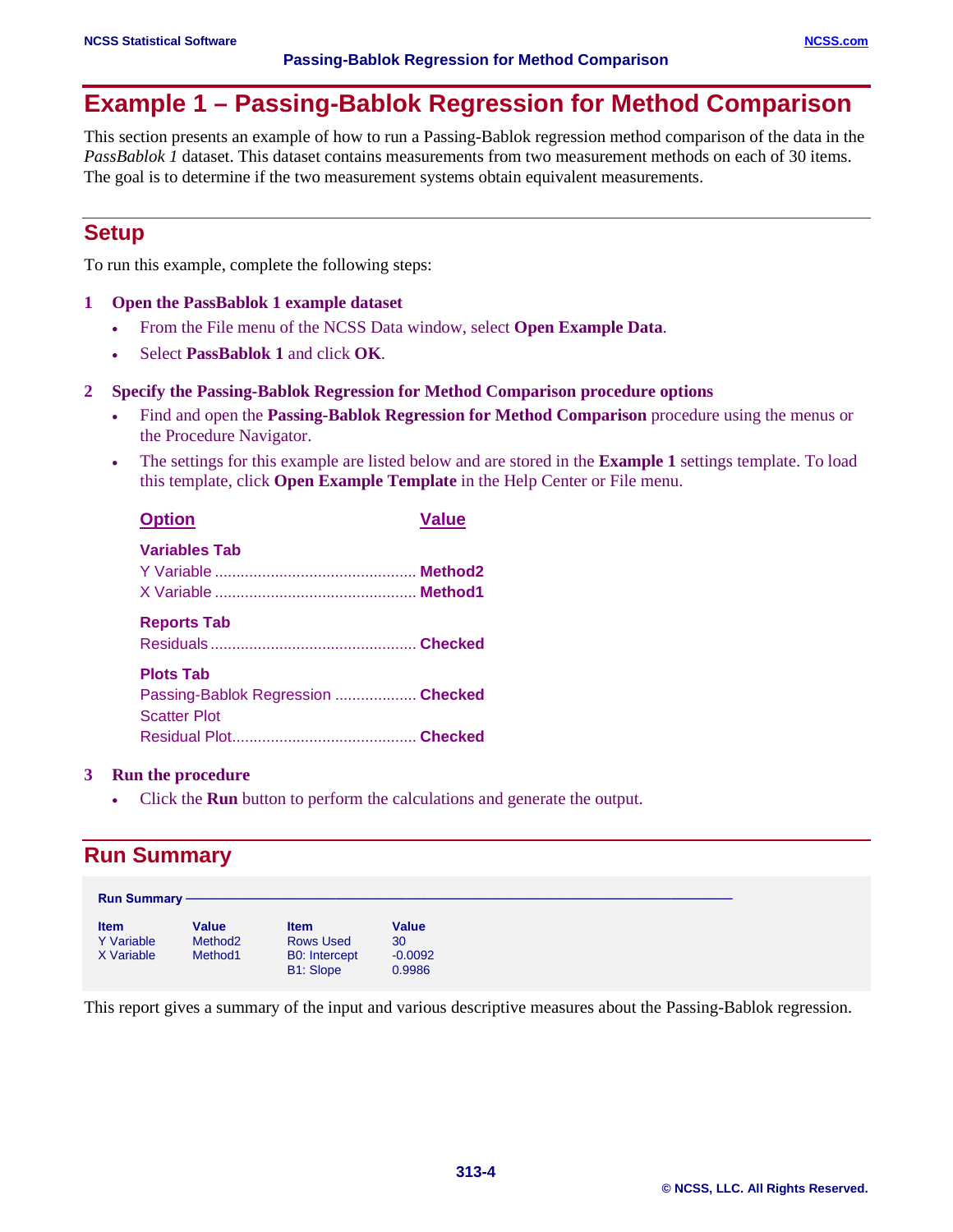### **Descriptive Statistics**

| <b>Descriptive Statistics -</b> |                     |                     |                   |  |
|---------------------------------|---------------------|---------------------|-------------------|--|
| <b>Item</b>                     | v                   | X                   | $Y - X$           |  |
| Variable                        | Method <sub>2</sub> | Method <sub>1</sub> | <b>Difference</b> |  |
| N                               | 30                  | 30                  | 30                |  |
| Mean                            | 62.99333            | 63.14               | $-0.1466667$      |  |
| <b>Std Dev</b>                  | 23.5886             | 23.6153             | 2.2578            |  |
| <b>Std Error</b>                | 4.3067              | 4.3115              | 0.4122            |  |
| COV                             | 0.3745              | 0.3740              | $-15.3942$        |  |
| <b>Minimum</b>                  | 12.7                | 14.2                | $-3.8$            |  |
| <b>First Quartile</b>           | 47.425              | 48.8                | $-0.5$            |  |
| <b>Median</b>                   | 64.15               | 61.4                | $-0.1$            |  |
| <b>Third Quartile</b>           | 83.075              | 84.1                | 0.3               |  |
| <b>Maximum</b>                  | 98.6                | 99.1                | 10.2              |  |

This report gives descriptive statistics about the variables used in the regression.

## **Kendall's Tau Correlation Confidence Interval and Hypothesis Test**

| Kendall's Tau Correlation Confidence Interval and Hypothesis Test - |
|---------------------------------------------------------------------|
|---------------------------------------------------------------------|

| <b>Kendall's</b>   | <b>Lower 95%:</b>  | <b>Upper 95%:</b>  | Z-Value        |                | <b>Reject HO</b>    |
|--------------------|--------------------|--------------------|----------------|----------------|---------------------|
| Tau                | <b>Conf. Limit</b> | <b>Conf. Limit</b> | for Testing    |                | that $\rho = 0$     |
| <b>Correlation</b> | of Tau             | of Tau             | $H0: \rho = 0$ | <b>P-Value</b> | at $\alpha$ = 0.05? |
| 0.9724             | 0.9546             | 0.9833             | 7.5289         | 0.0000         | Yes                 |

This procedure assumes that Kendall's Tau is significantly greater than zero. This assumption cannot be rejected.

The section reports an analysis of Kendall's tau correlation. It provides both a confidence interval and a significance test. The main thing to look for here is that the correlation (0.9724 in this example) is large and positive. This can be surmised from both the confidence interval and the p-value.

## **Cusum Test of Linearity**

| <b>Cusum Test of Linearity -</b>         |                                       |                                      |                                                                                                      |
|------------------------------------------|---------------------------------------|--------------------------------------|------------------------------------------------------------------------------------------------------|
| <b>Maximum</b><br><b>Cusum</b><br>3.0000 | Linearity<br><b>Z</b> Value<br>0.7500 | Linearity<br><b>P-Value</b><br>> 0.3 | <b>Reject Linearity</b><br>at $\alpha$ = 0.05?<br>No                                                 |
|                                          | This assumption cannot be rejected.   |                                      | This procedure assumes that only a positive linear relationship exists between the two measurements. |

The section reports the results of the cusum test of linearity. When linearity is rejected, the assumption that the data supports this assumption is rejected and the analysis should not be used.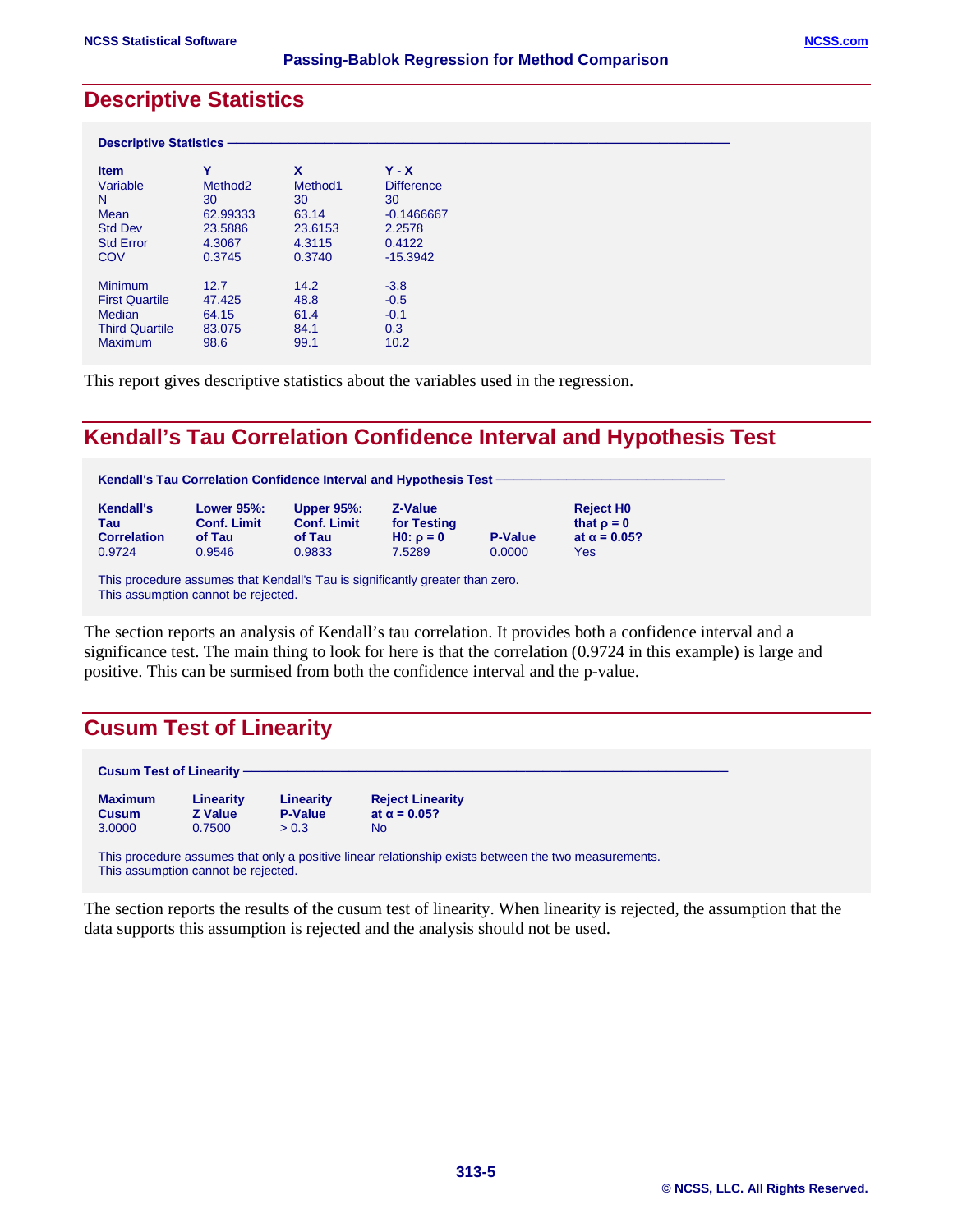#### **Passing-Bablok Regression for Method Comparison**

## **Regression Coefficients**

#### $Regression Coefficients$

| <b>Item</b>                              | <b>Intercept</b><br>B <sub>0</sub> | <b>Slope</b><br><b>B1</b> |  |
|------------------------------------------|------------------------------------|---------------------------|--|
| <b>Regression Coefficient</b>            | $-0.0092$                          | 0.9986                    |  |
| Lower 95% Conf. Limit of $\beta(i)$      | $-0.7486$                          | 0.9856                    |  |
| Upper 95% Conf. Limit of $\beta(i)$      | 0.7987                             | 1.0099                    |  |
| <b>Method Comparison Hypothesis Test</b> |                                    |                           |  |

Hypothesis being tested, H0: β0.LCL < 0 < β0.UCL and β1.LCL < 1 < β1.UCL.

Cannot reject H0. There is not enough evidence to conclude that the methods are not equal.

This section reports the regression coefficients, along with their analytic confidence limits. The conclusion is reported on the last line. **This is the main conclusion desired of this report.**

## **Residuals**

| <b>Residuals</b> |           |           |                              |                          |                             |
|------------------|-----------|-----------|------------------------------|--------------------------|-----------------------------|
| <b>Row</b>       | X         | Υ         | <b>Difference</b><br>$Y - X$ | <b>Predicted</b><br>Yhat | <b>Residual</b><br>(Y-Yhat) |
|                  | 69.3      | 69.1      | $-0.2000$                    | 69.1945                  | 0.0945                      |
| $\overline{2}$   | 27.1      | 26.7      | $-0.4000$                    | 27.0531                  | 0.3531                      |
| 3                | 61.3      | 61.4      | 0.1000                       | 61.2056                  | $-0.1944$                   |
| 4                | 50.8      | 51.2      | 0.4000                       | 50.7202                  | $-0.4798$                   |
| 5                | 34.4      | 34.7      | 0.3000                       | 34.3430                  | $-0.3570$                   |
| 6                | 92.3      | 88.5      | $-3.8000$                    | 92.1626                  | 3.6626                      |
|                  | 57.5      | 57.9      | 0.4000                       | 57.4109                  | $-0.4891$                   |
| 8                | 45.5      | 45.1      | $-0.4000$                    | 45.4276                  | 0.3276                      |
| $\sim$           | $\bullet$ | $\bullet$ | $\sim$                       |                          | $\bullet$                   |
| $\cdot$          | $\bullet$ | $\bullet$ | $\bullet$                    | $\sim$                   | $\bullet$                   |
| $\mathbf{r}$     | $\bullet$ | $\bullet$ | $\bullet$                    | $\sim$                   | ٠                           |

This section reports the residuals and the difference for each of the input data points.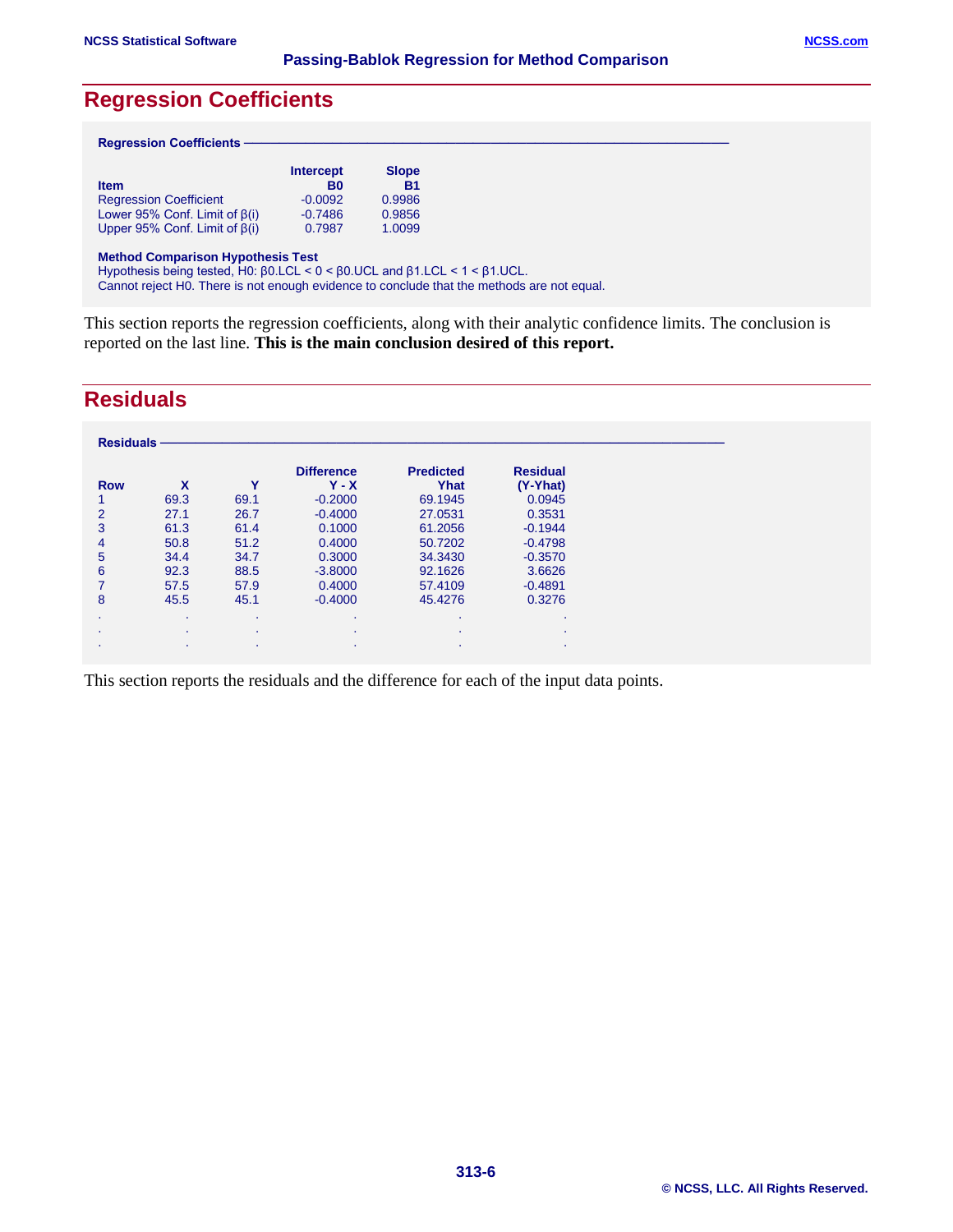### **Passing-Bablok Regression Scatter Plot**



This report shows both the 45-degree line  $(Y = X)$  and the fitted Passing-Bablok regression line. In this example, the regression line hides the 45-degree line.